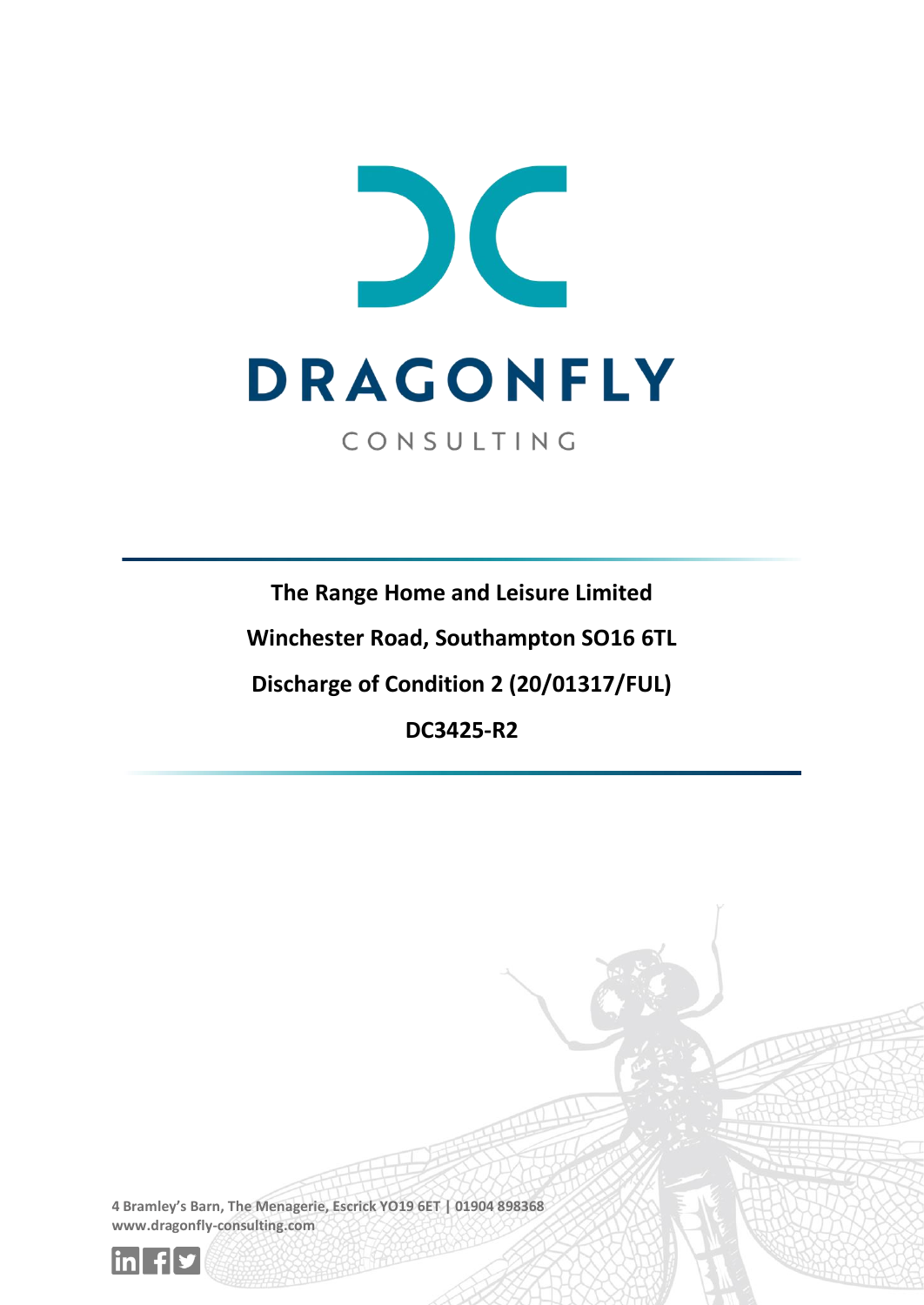

#### **Report Version Issue Log**

| Report Number Issue Date |            | <b>Note or Change</b> | <b>Author</b> | <b>Approval for Issue</b> |
|--------------------------|------------|-----------------------|---------------|---------------------------|
| DC3490-R2                | 11.02.2021 | Report Issue          | MAS           | DV                        |

This report has been prepared by Dragonfly Consulting with all reasonable skill, care and diligence, and taking account of the manpower and resources devoted to it by agreement with the client.

Copyright in this report (including the data it incorporates) is owned by Dragonfly Consulting. It is provided for the exclusive use of The Range Home and Leisure Limited; no warranties or guarantees are expressed or should be inferred by any third parties. This report may not be relied upon by other parties without written consent from Dragonfly Consulting.

Dragonfly Consulting disclaims any responsibility to the client and others in respect of any matters outside the agreed scope of the work.

#### **Limitations to this Report**

This report entails a physical investigation of the site with a sufficient number of sample measurements to provide quantitative information concerning the type and degree of noise affecting the site. The objectives of the investigation have been limited to establishing sources of noise material to carrying out an appropriate assessment.

The number and duration of noise measurements have been chosen to give reasonably representative information on the environment within the agreed time, and the locations of measurements have been restricted to the areas unoccupied by building(s) that are easily accessible without undue risk to our staff.

As with any sampling, the number of sampling points and the methods of sampling and testing cannot preclude the existence of "hotspots" where noise levels may be significantly higher than those actually measured due to previously unknown or unrecognised noise emitters. Furthermore, noise sources may be intermittent or fluctuate in intensity and consequently may not be present or may not be present in full intensity for some or all of the survey duration.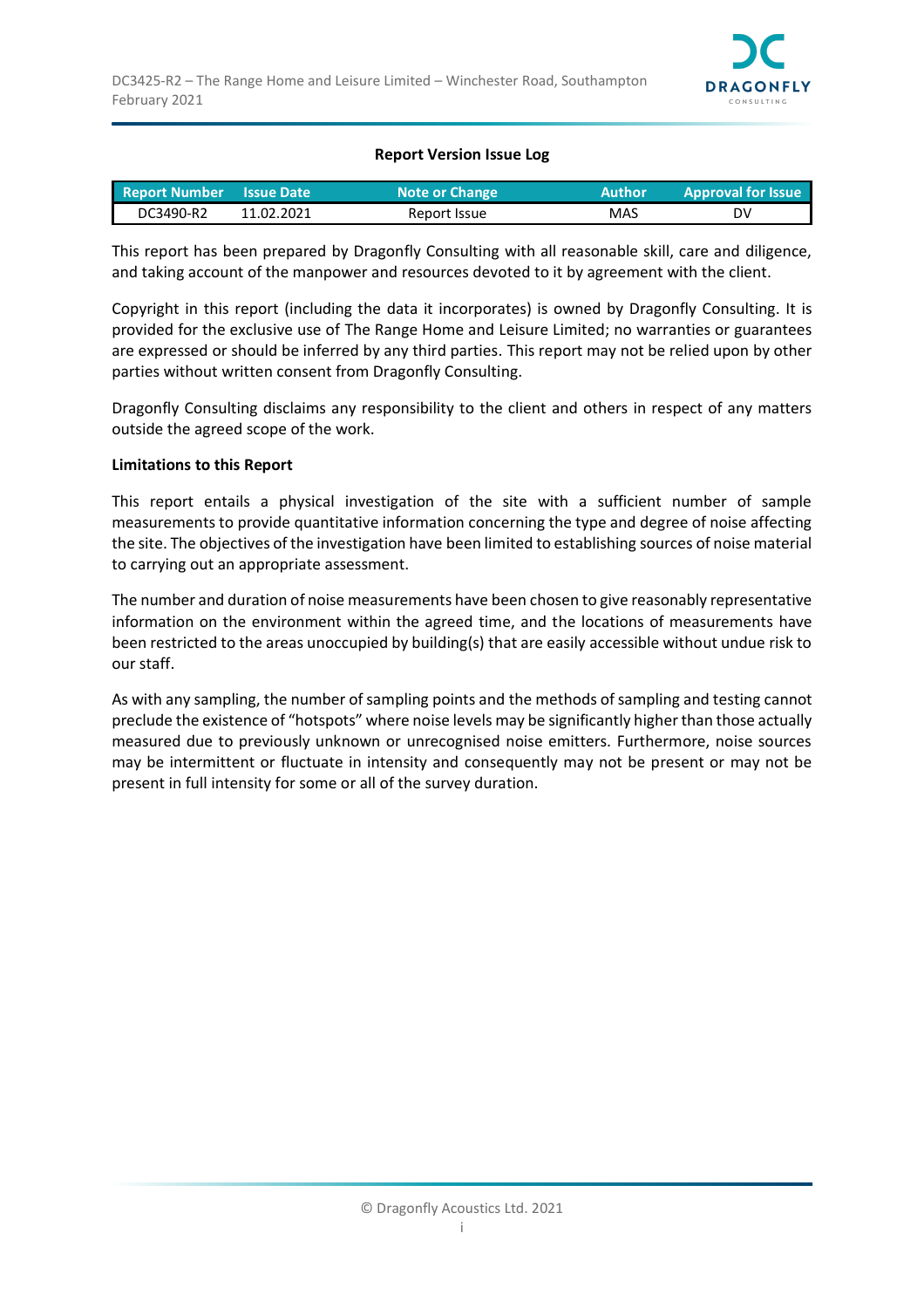

## **CONTENTS**

| 1.0 |     |  |
|-----|-----|--|
|     | 1.1 |  |
|     |     |  |
| 2.0 |     |  |
| 3.0 |     |  |
|     |     |  |
|     |     |  |
|     |     |  |
| 4.0 |     |  |
|     |     |  |
| 5.0 |     |  |

## **List of Appendices**

| Appendix A | <b>Glossary of Terminology</b> |
|------------|--------------------------------|
| Appendix B | Noise Monitoring Equipment     |
| Appendix C | Noise Monitoring Location Plan |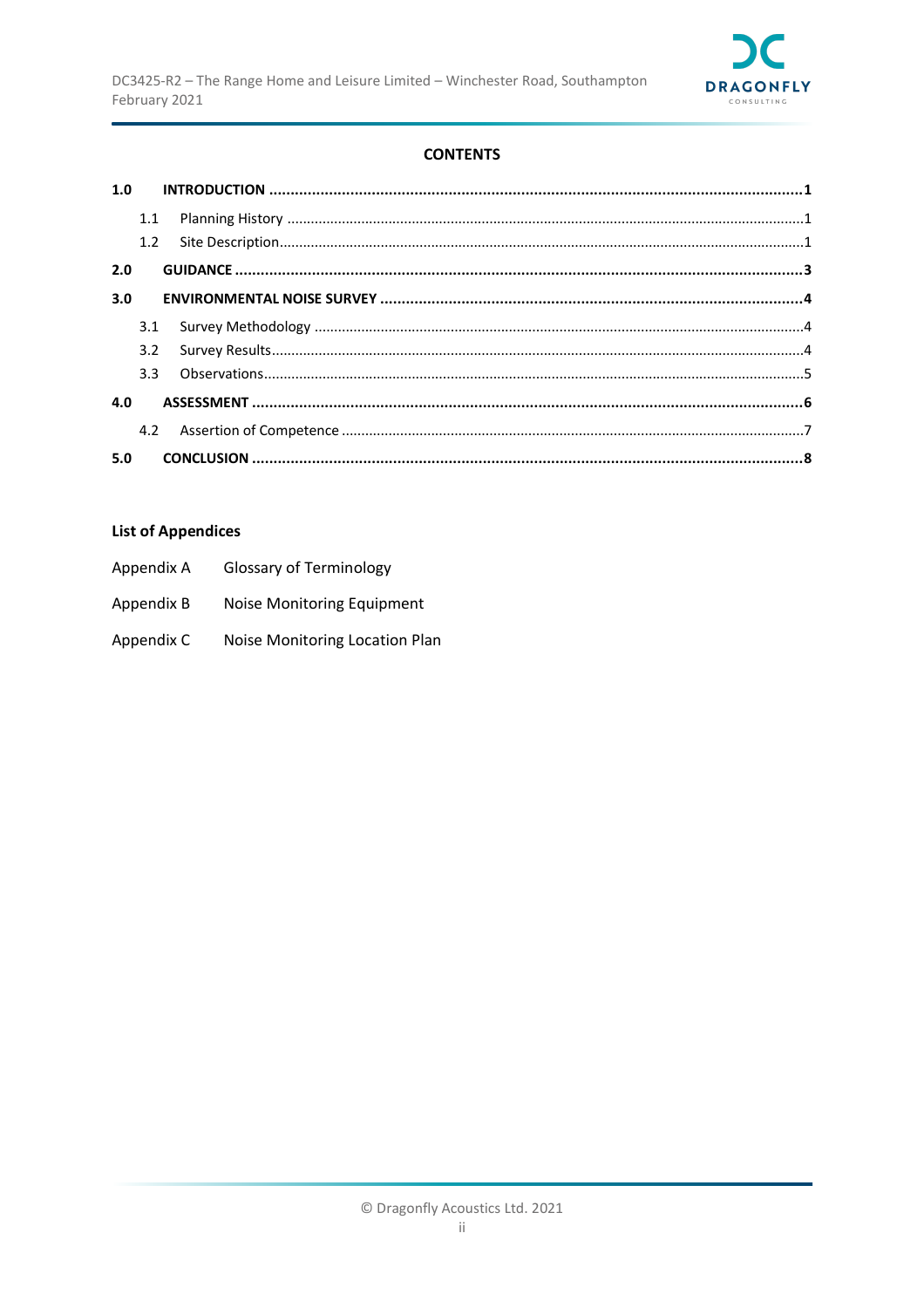

## <span id="page-3-0"></span>**1.0 INTRODUCTION**

The Range Home and Leisure Limited has appointed Dragonfly Consulting to carry out a Noise Impact Assessment to support the discharge of Planning Condition 2 (20/01317/FUL) in relation to the *"Siting of two cold storage units for use in connection with the sale of food goods from The Range".*

### <span id="page-3-1"></span>**1.1 Planning History**

A noise assessment was submitted to support the planning application *(DC3425-R1, Dragonfly Consulting, 23rd September 2020)* which identified the requirement for remedial noise mitigation measures in order to attenuate noise emissions from the cold store units to an appropriate level.

As noise contributions from the cold store units are driven by noise from the associated Thermoking compressors, acoustic louvres were recommended to be installed over the compressor outlets to improve the level of noise insulation afforded by the compressor housing.

A consultation response was issued on the 13<sup>th</sup> October 2020 on behalf of Southampton City Council (SCC) Environmental Health in support of the planning application with 2no. recommended conditions pertaining to technical details of the procured louvres (Planning Condition 1) and quantification of effects of noise post-mitigation (Planning Condition 2), shown below.

#### *Planning Condition 2*

*"A supplementary report to be submitted for approval of the Local Planning Authority giving details of the noise readings taken, following installation of the acoustic louvers, to verify that the target noise levels i.e. 35/30 dB LAeq,T Daytime/ Night-time as set out in Table 5.5 have actually been achieved.* 

*Reason : To protect the amenities of the occupiers of existing nearby residential properties"*

### *Consultation with Local Authority*

The noise criteria detailed within Planning Condition 2 (35/30 dB  $L_{Aeq,T}$ ) relates to internal noise contributions within adjacent dwellings. In light of current COVID regulations, it was not considered appropriate to monitor internally within the adjacent dwellings. Consultation was therefore undertaken between the Principal EHO at SCC and Dragonfly consulting to confirm an alternative approach. It was subsequently agreed that noise measurements would be undertaken externally and internal noise contributions from the plant calculated accounting for a nominal reduction of 15dB through a partially open window.

### <span id="page-3-2"></span>**1.2 Site Description**

The application site consists of a large warehouse/store owned and operated by the Range with an associated car park to the west. The site is bound by:

- Existing Residential Premises on Norham Avenue to the North.
- Winchester Road, a main throughfare into Southampton to the South.
- Existing Residential Premises on Vincent Avenue to the East.
- Existing Residential Premises on Dale Road to the West.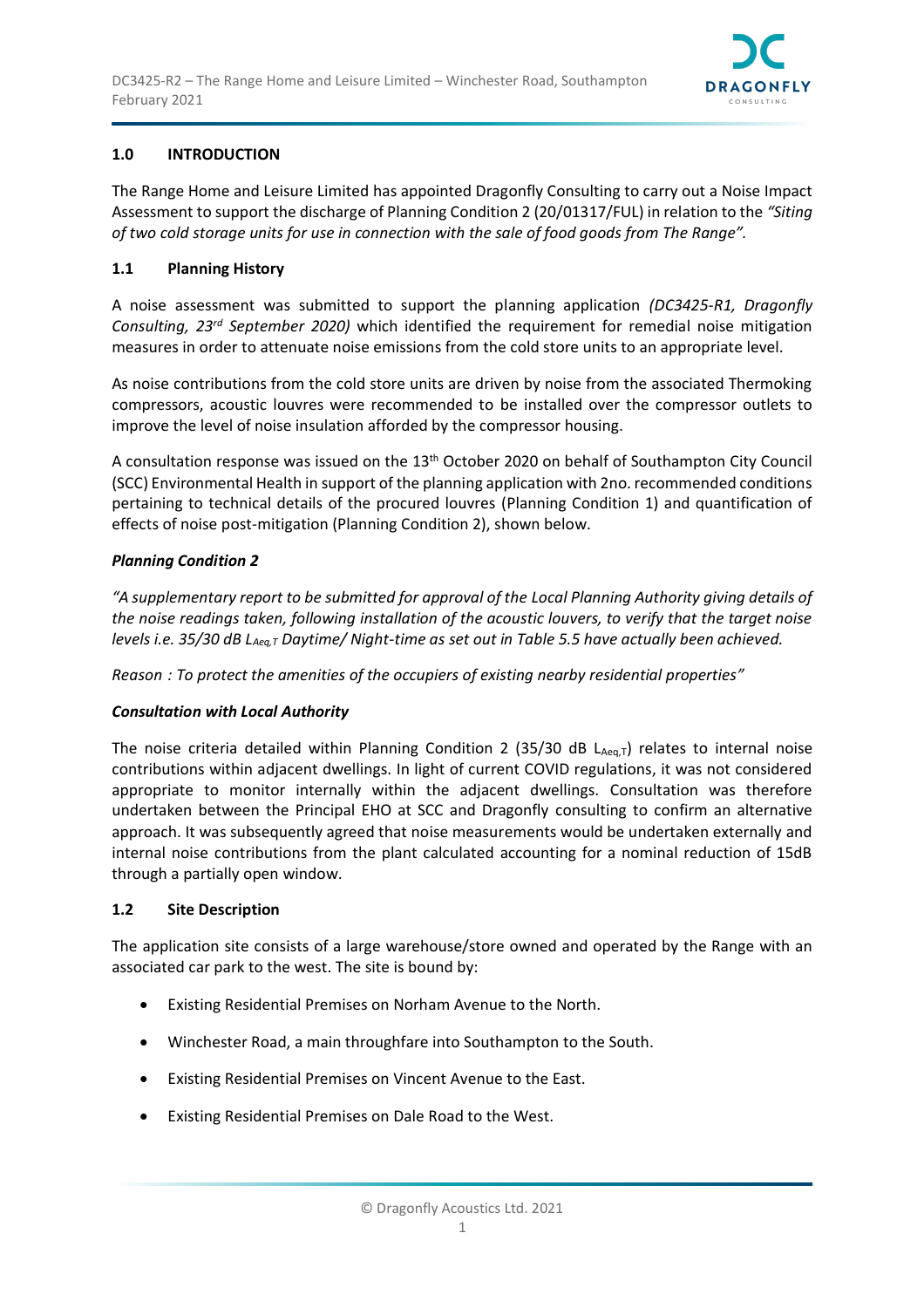

The two cold store units are located on the northern boundary of the site between the car park and store, consisting of two CRS mobile units 20ft and 40ft in length, respectively, with associated Thermoking compressors.

#### *Operational Characteristics of Plant*

Noise contributions from the plant are driven by the Thermoking compressors. The units continually emit a low hum. When the internal temperature within the cold store units exceeds a set temperature, the compressor fans "spin up" which increases both the level of noise emitted from the units and the dominant frequency of the noise output.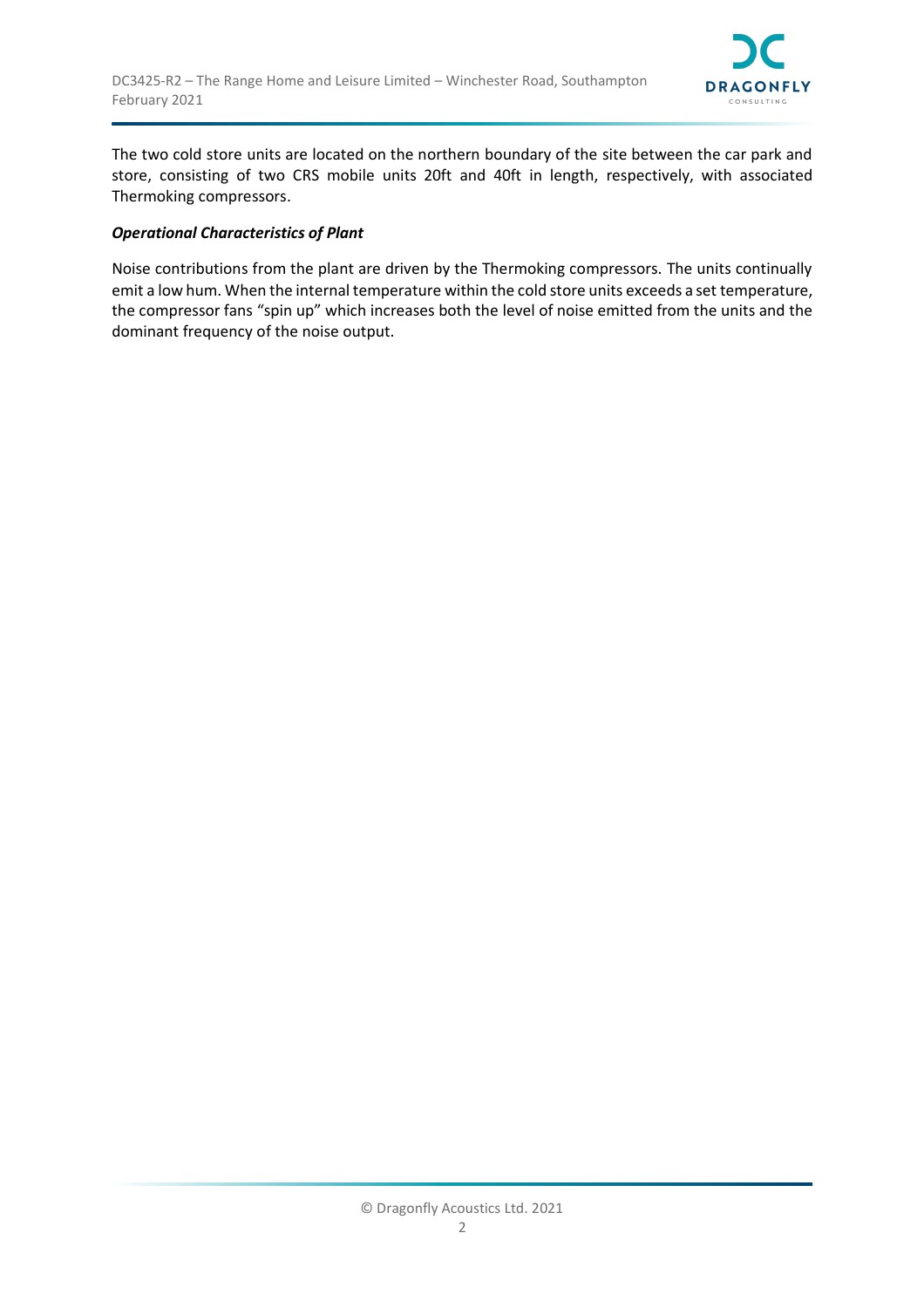

## <span id="page-5-0"></span>**2.0 GUIDANCE**

## *2.1.1 Association of Noise Consultants (ANC) and Institute of Acoustics (IOA) Joint Guidance on the Impact of COVID-19 on the Practicality and Reliability of Baseline Sound Level Surveying and the Provision of Sound & Noise Impact Assessments*

The ANC and IOA joint COVID-19 guidance, as amended  $1<sup>st</sup>$  September 2020, sets out the guiding principles which have been adopted across the industry to ensure that sound and noise impact assessments are able to continue throughout the pandemic. It recommends that surveys should continue, unless they cannot be carried out in complete accordance with current Government requirements, and additional sources of data may be used to support the characterisation of the baseline.

## *2.1.2 BS 7445-1:2003 – Description and Measurement of Environmental Noise – Part 1: Guide to Quantities and Procedures*

This document defines the basic quantities to be used for the description of noise in community environments and describes basic procedures for the determination of these quantities.

The methods and procedures described in this British Standard are intended to be applicable to sounds from all sources, individually and in combination, which contribute to the total noise at a site. This British Standard does not specify limits for environmental noise.

## *2.1.3 BS 8233:2014 – Guidance on Sound Insulation and Noise Reduction for Buildings*

BS 8233 provides a methodology to calculate the noise levels entering a building through facades and façade elements and provides details of appropriate measures for sound insulation between dwellings. It includes recommended internal noise levels which are provided for a variety of situations.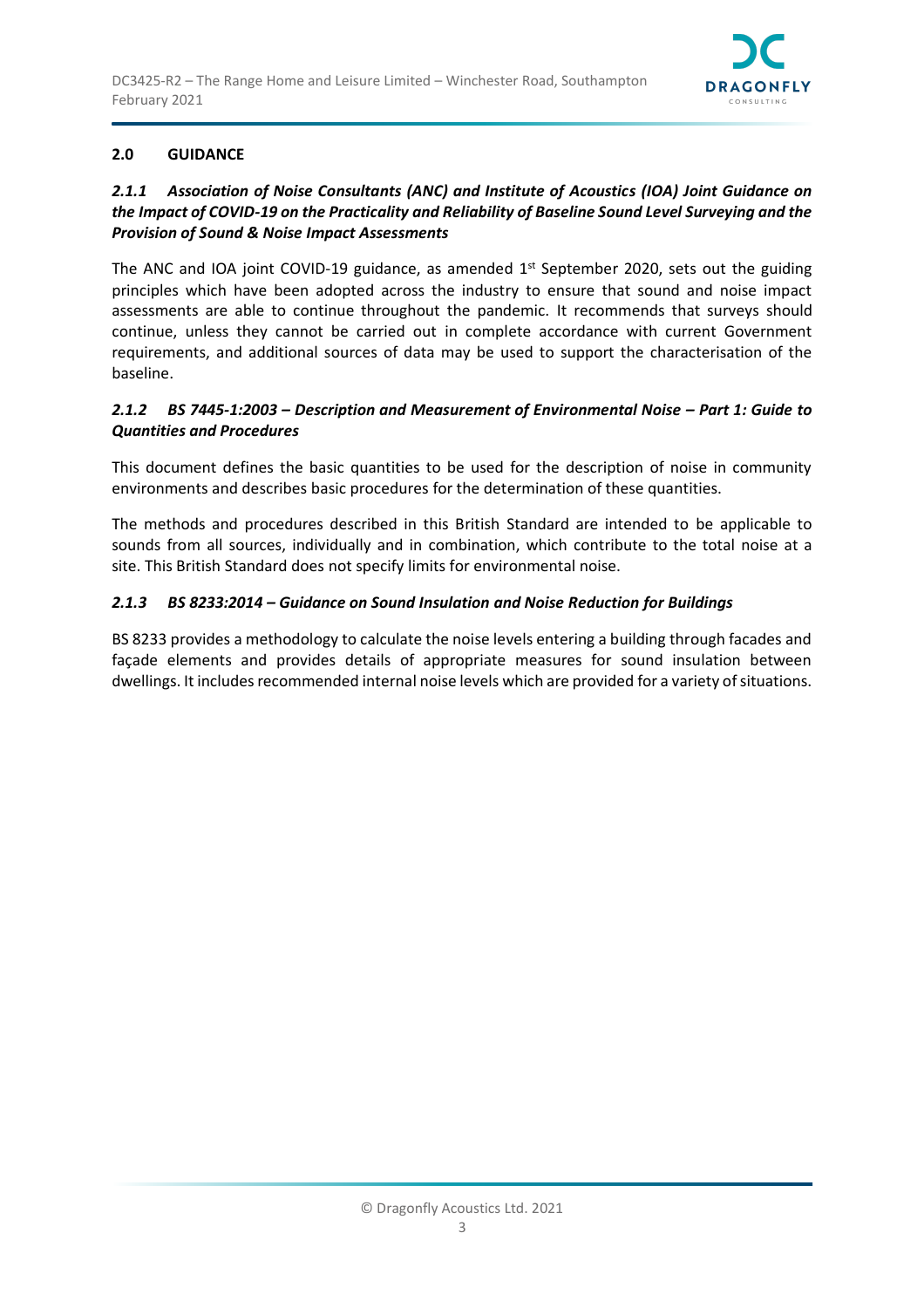

#### <span id="page-6-0"></span>**3.0 ENVIRONMENTAL NOISE SURVEY**

The survey was undertaken from the 3 $^{rd}$  to the 4<sup>th</sup> February 2021.

#### <span id="page-6-1"></span>**3.1 Survey Methodology**

The equipment used during the survey is detailed in Appendix B. The sound level meters were calibrated before and after the measurements and no significant calibration drifts were found to have occurred (<0.2dB). All of the noise monitoring equipment had been calibrated to a traceable standard within the twenty-four months preceding the survey. Calibration certificates are available on request.

- 'Location 1' sound level meter positioned 1.5m from the ground and 1m from rear façade at no.19 Norham Avenue.
- 'Location 2' sound level meter positioned 1.5m from the ground and 1m from rear façade (bedroom window) at no.17 Norham Avenue.
- 'Location 3' sound level meter positioned 1.5m from the ground at far end of garden adjacent to The Range boundary at no.17 Norham Avenue.

The measurement locations are shown in Appendix C.

#### <span id="page-6-2"></span>**3.2 Survey Results**

On-site weather monitoring was undertaken throughout the duration of the survey. The results of the weather monitoring concluded that the weather was suitable for noise monitoring with no significant rainfall and low wind speeds. The results of the weather monitoring have been validated using MET data obtained from a nearby weather station in Southampton city centre.

The results of the survey are presented in Table 3.1. background noise levels have been determined through statistical analysis of all 15-minute samples and are expressed as integers (with 0.5 dB being rounded up). In accordance with industry standard practice, a -3dB correction has been applied to Locations 1 & 2 to convert façade levels to free-field. Full survey data is available on request.

| <b>Location</b> | <b>Date</b>      | <b>Period</b>                         | <b>Duration</b><br>(hh:mm) | $\mathsf{L}_{\mathsf{Aeq},\,\mathsf{T}}$ | LAFMax | $L_{A10}$ | $L_{A90}$ |
|-----------------|------------------|---------------------------------------|----------------------------|------------------------------------------|--------|-----------|-----------|
|                 |                  | Daytime<br>1800 - 2300<br>0700 - 0845 | 06:45                      | 47.8                                     | 75.5   | 48.8      | 42        |
| Location 1      | 03/02/2021       | Night-time<br>2300 - 0700             | 08:00                      | 47.1                                     | 69.0   | 48.0      | 38        |
| Location 2      | to<br>04/02/2021 | Daytime<br>1800 - 2300<br>0700 - 0845 | 06:45                      | 48.2                                     | 72.3   | 49.5      | 42        |
|                 |                  | Night-time<br>2300 - 0700             | 08:00                      | 46.7                                     | 71.2   | 47.5      | 37        |

### **Table 3.1 Summary of Noise Levels – dB(A)**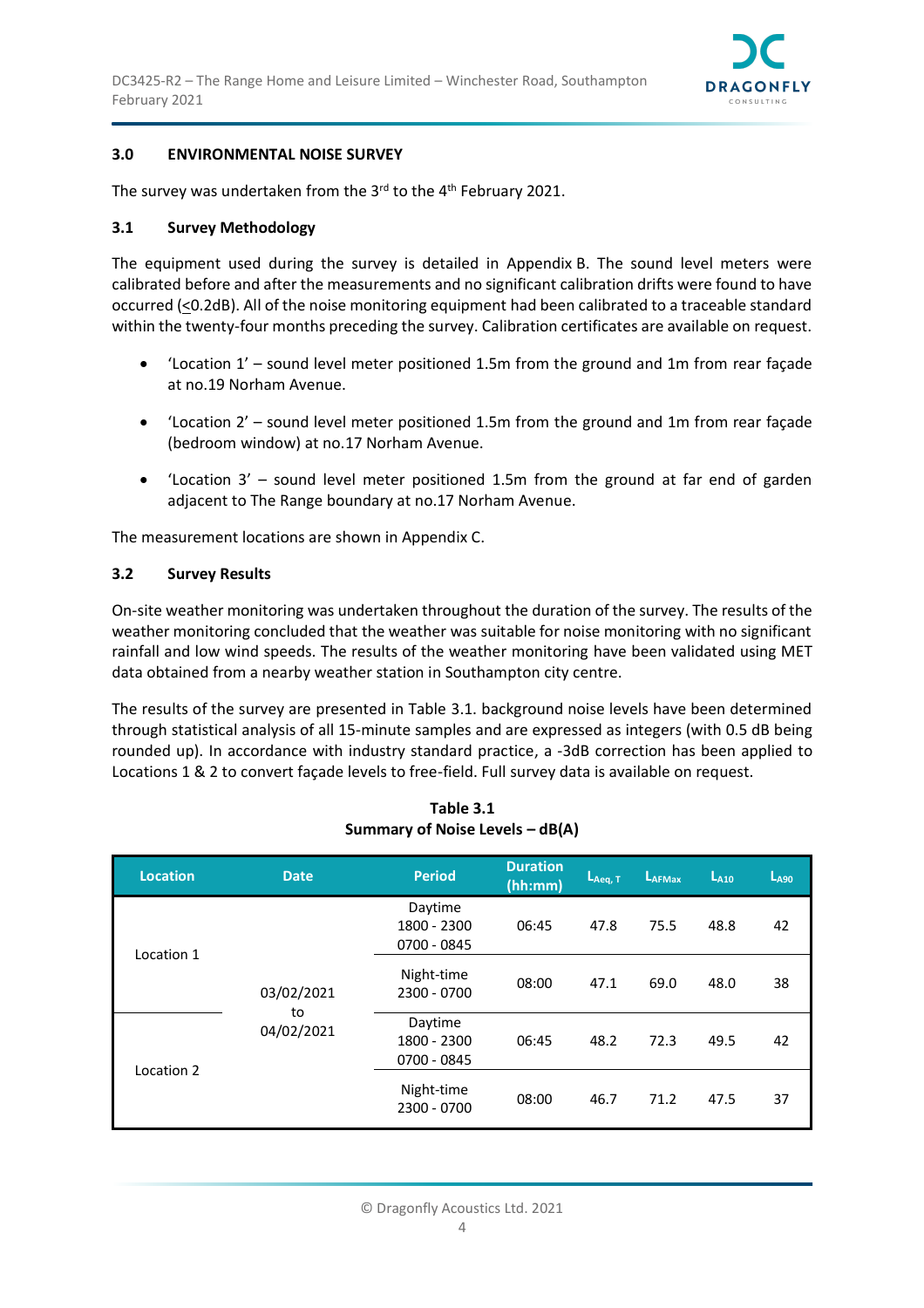

|            | Daytime<br>1800 - 2300<br>0700 - 0845 | 06:45 | 52.1 | 82.1 | 51.3 | 45 |
|------------|---------------------------------------|-------|------|------|------|----|
| Location 3 | Night-time<br>2300 - 0700             | 08:00 | 53.8 | 76.8 | 51.7 | 40 |

#### <span id="page-7-0"></span>**3.3 Observations**

The survey was conducted on a predominantly unattended basis with audio recording enabled at all locations to assist in the determination of each respective mode of operation from the cold store compressors. The noise environment consisted of road traffic noise from Winchester Road and the surrounding road network, commercial activity at The Range, including car park operations, and contributions from the cold store compressors.

During the attended portion of the survey in the evening period, it was noted that the plant was audible at the boundary of The Range and adjacent receptor gardens in lulls between road traffic. However, audibility diminished during the morning when other operations occurred within the service yard and car park at The Range, and road traffic levels increased.

During the night-time period, road traffic levels reduce between 0000h and 0530h. In order to determine the noise contribution from the plant, it is considered that this period is most representative as less influence from extraneous noise sources are prevalent.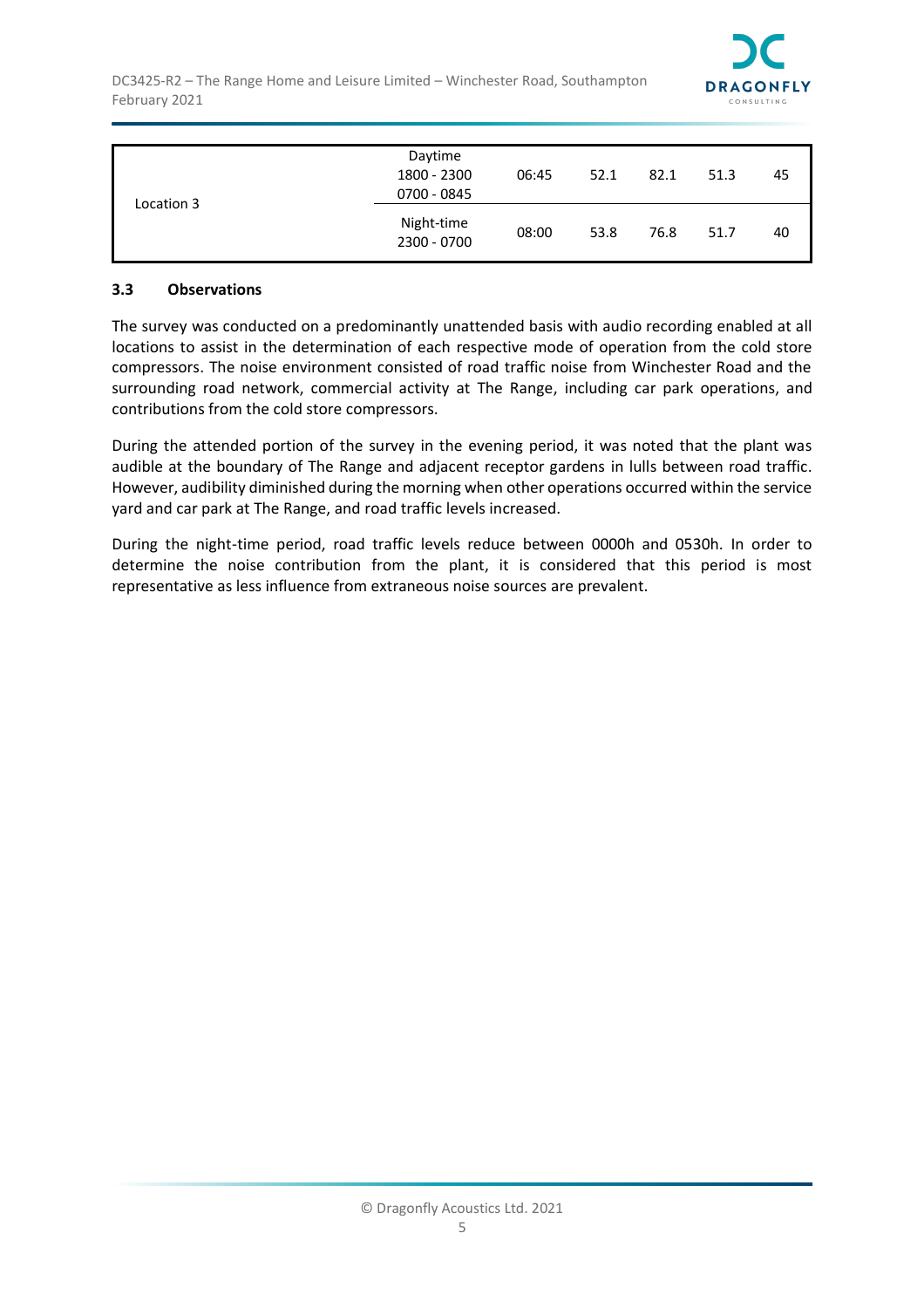

## <span id="page-8-0"></span>**4.0 ASSESSMENT**

### *4.1.1 Typical Compressor Operation*

The compressors continuously emit a low hum when not under load with little to no variability in the characteristics of the noise. On this basis, the  $L_{A90}$  value is considered the most appropriate metric to apply in the determination of contributions from the compressors, as it is less likely to be influenced by intermittent or fluctuating noise sources. This approach is outlined within the *Health Technical Memoranda (HTM) 08-01* which states that *"it can be assumed that the Leq of plant noise is the same value as the L<sup>90</sup> for continuously operating plant".* 

To assist in the determination of the typical operation of the compressors, the quietest point during the night-time period (0200h-0215h) has been analysed. A review of the audio data obtained adjacent to the boundary of The Range (Location 3), identifies that noise from the compressors is distinguishable from the rest of the acoustic environment with less influence from other fluctuating sources of noise, although intermittent car passages on the surrounding road network are still audible throughout.

Based on the methodology outlined above, Table 4.1 presents the results of the noise intrusion assessment accounting for a nominal 15dB reduction in noise through a partially open window.

| <b>Location</b> | <b>External Noise</b><br><b>Levels</b> | <b>Internal Noise</b><br><b>Levels</b><br>(Windows Open) | <b>Target Internal Noise</b><br><b>Criteria</b><br>(Daytime/ Night-time) | <b>Planning</b><br><b>Condition 2</b><br><b>Criteria</b><br><b>Achieved</b> |
|-----------------|----------------------------------------|----------------------------------------------------------|--------------------------------------------------------------------------|-----------------------------------------------------------------------------|
| Location 1      | 35.4                                   | 20.4                                                     | 35/30                                                                    | Yes                                                                         |
| Location 2      | 33.2                                   | 18.2                                                     |                                                                          | Yes                                                                         |

## **Table 4.1 Noise Intrusion Levels at NSR, dB(A)**

As shown in Table 4.1, measured noise contributions from the plant during the compressors typical operation fall below the criteria stipulated within Planning Condition 2 (35/30 dB  $L_{Aeq,T}$ ).

### *4.1.2 Compressor Under Load*

To determine the noise contribution from the compressors when they are under load and subsequently outputting a higher noise level, a review of the audio data obtained at the boundary to The Range (Location 3) was undertaken. Audible characteristics of the noise from the compressors changed between 0035h-0036h. This process lasted around 40 seconds. The noise emitted from the compressors was notably higher in pitch compared to the typical operational noise. The noise environment during this period also included contributions from road traffic noise and therefore the same process has been followed. Given the relatively short duration of these occurrences, the time base for the calculation of the  $L_{A90}$  metric has been shortened to 1 minute to capture the whole period of increased noise output.

Based on the methodology outlined above, Table 4.2 presents the results of the noise intrusion assessment accounting for a nominal 15dB reduction in noise through a partially open window.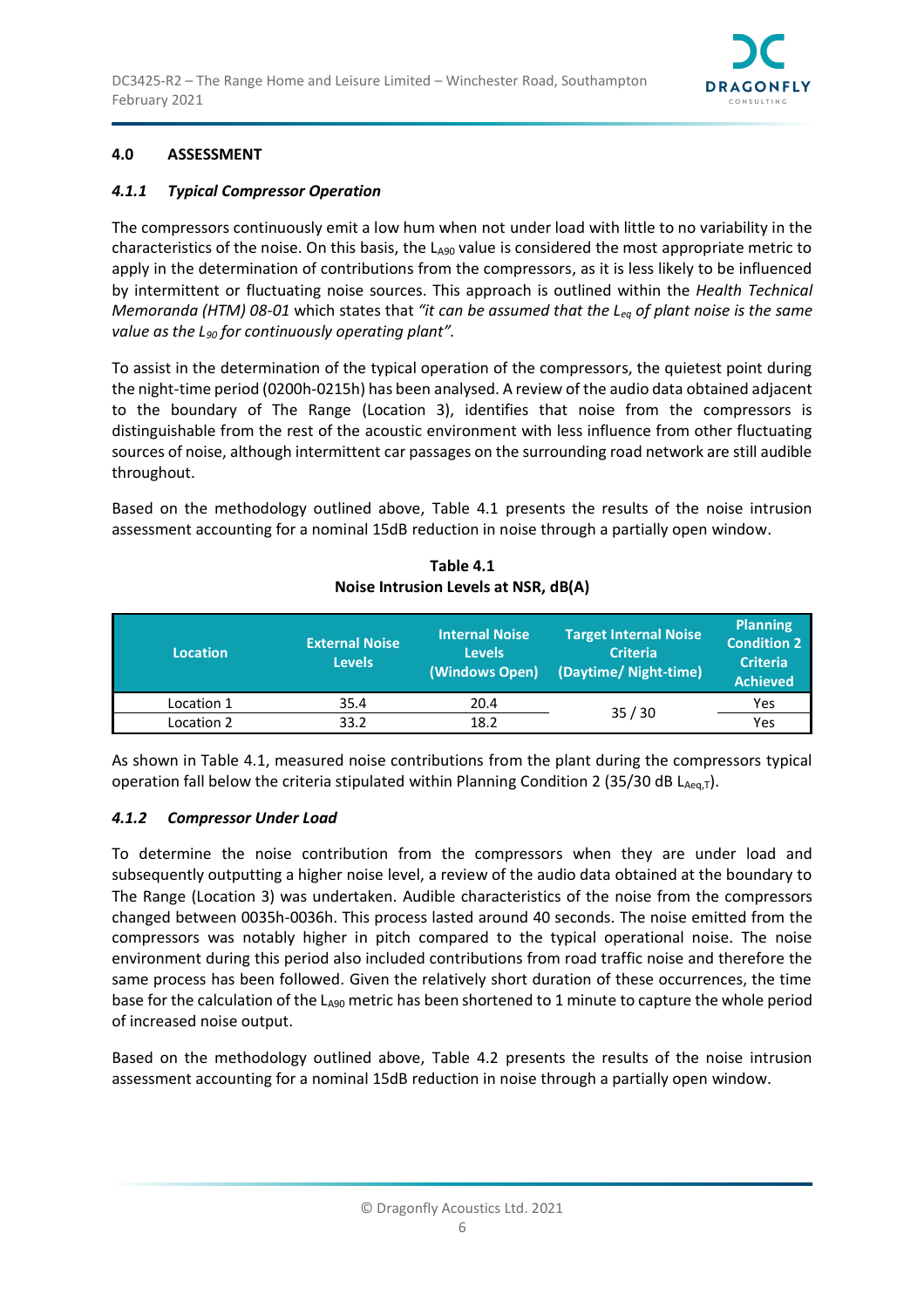

| Table 4.2                            |  |
|--------------------------------------|--|
| Noise Intrusion Levels at NSR, dB(A) |  |

| <b>Location</b> | <b>External Noise</b><br><b>Levels</b> | <b>Internal Noise</b><br><b>Levels</b><br>(Windows Open) | <b>Target Internal Noise</b><br><b>Criteria</b><br>(Daytime/ Night-time) | <b>Planning</b><br><b>Condition 2</b><br><b>Criteria</b><br><b>Achieved</b> |
|-----------------|----------------------------------------|----------------------------------------------------------|--------------------------------------------------------------------------|-----------------------------------------------------------------------------|
| Location 1      | 39.6                                   | 24.6                                                     | 35/30                                                                    | Yes                                                                         |
| Location 2      | 37.4                                   | 22.4                                                     |                                                                          | Yes                                                                         |

As shown in Table 4.2, measured noise contributions from the plant during the compressors increased load fall below the criteria stipulated within Planning Condition 2 (35/30 dB  $L_{Aeq,T}$ ).

#### <span id="page-9-0"></span>**4.2 Assertion of Competence**

This assessment has been completed by Mark Smith, Senior Acoustic Consultant with responsibilities for completing acoustic reports on behalf of Dragonfly Consulting.

I hold a Master of Science in Acoustics and a Bachelor of Science in Music Technology from Leeds Beckett University and the Institute of Acoustics (IoA) Diploma in Acoustics and Noise Control. I am a corporate member of the IoA (MIOA).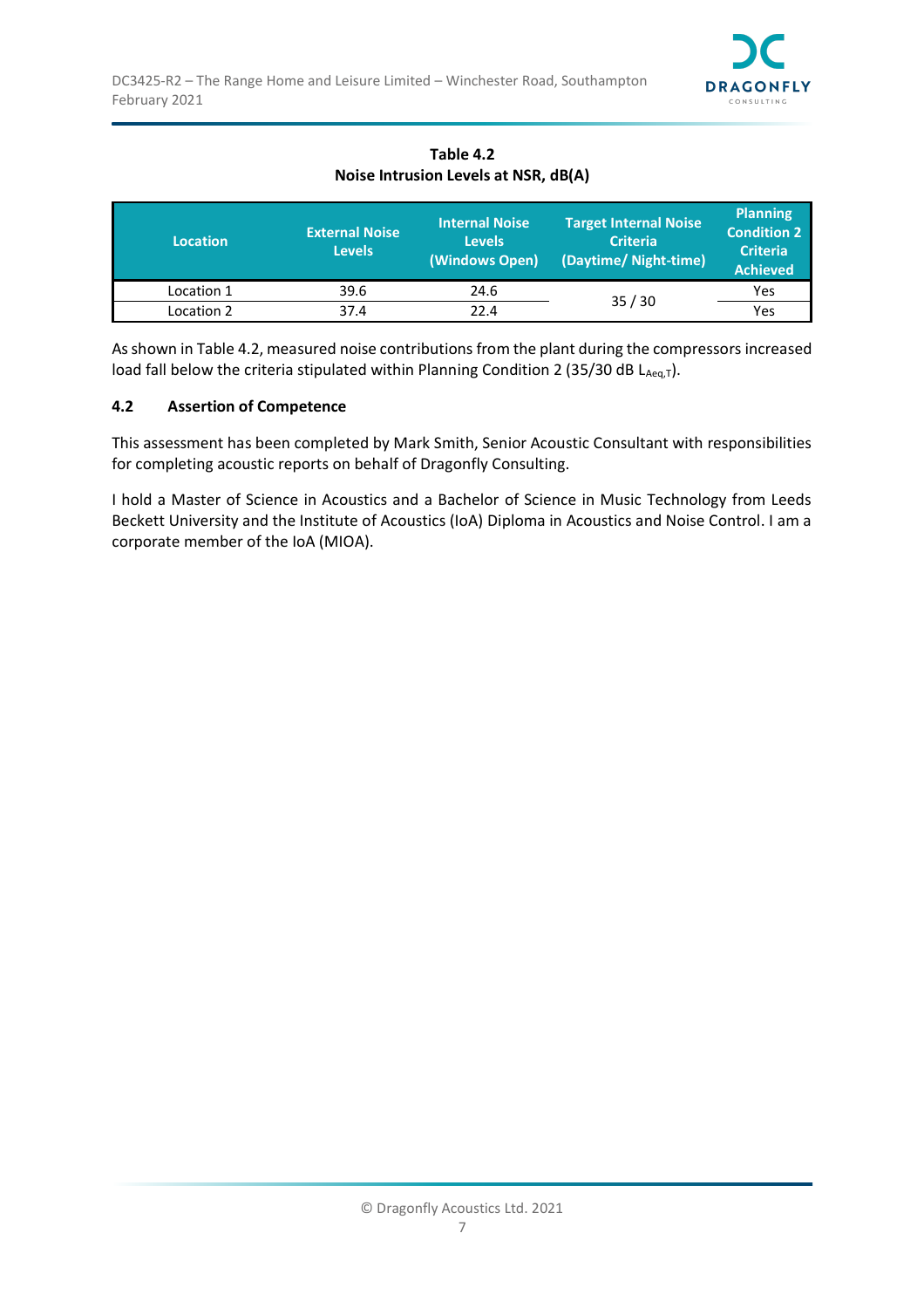

## <span id="page-10-0"></span>**5.0 CONCLUSION**

The Range Home and Leisure Limited has appointed Dragonfly Consulting to carry out a Noise Impact Assessment to support the discharge of Planning Condition 2 (20/01317/FUL) in relation to the *"Siting of two cold storage units for use in connection with the sale of food goods from The Range".*

A noise survey was conducted to determine the operational noise output from the cold store units. Subsequent analysis has been undertaken and determined that noise contributions from the cold stores falls below the criteria stipulated within Planning Condition 2, as recommended by SCC Environmental Health.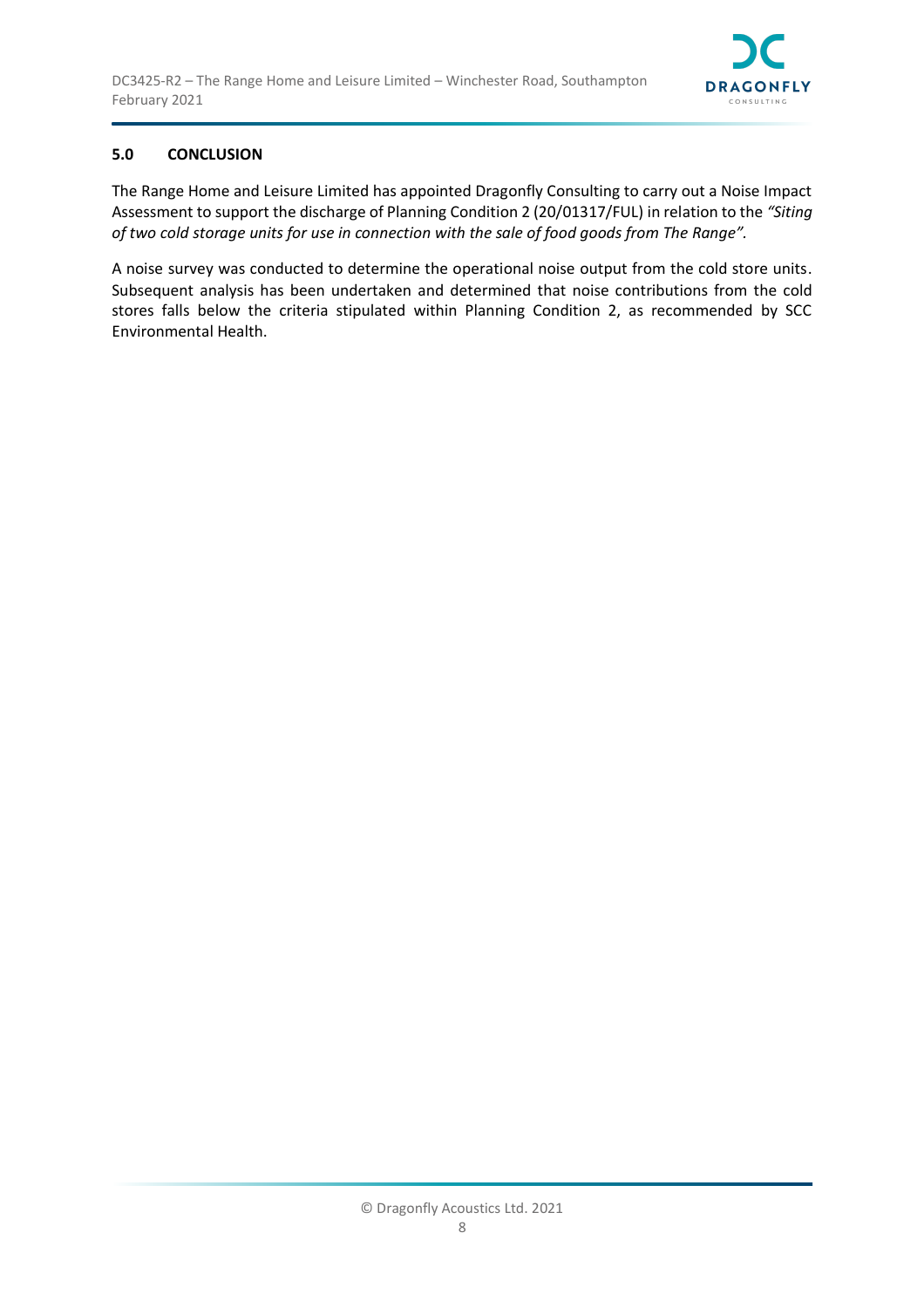

#### **Appendix A – Glossary of Terminology**

In order to assist the understanding of acoustic terminology and the relative change in noise, the following background information is provided.

The human ear can detect a very wide range of pressure fluctuations, which are perceived as sound. In order to express these fluctuations in a manageable way, a logarithmic scale called the decibel, or dB scale is used. The decibel scale typically ranges from 0dB (the threshold of hearing) to over 120dB. An indication of the range of sound levels commonly found in the environment is given in the following table.

| <b>Sound Level</b> | <b>Location</b>            |  |
|--------------------|----------------------------|--|
| OdB(A)             | Threshold of hearing       |  |
| 20 to 30dB(A)      | Quiet bedroom at night     |  |
| 30 to 40dB(A)      | Living room during the day |  |
| 40 to 50dB(A)      | <b>Typical office</b>      |  |
| 50 to 60dB(A)      | Inside a car               |  |
| 60 to 70dB(A)      | Typical high street        |  |
| 70 to 90dB(A)      | Inside factory             |  |
| 100 to 110dB(A)    | Burglar alarm at 1m away   |  |
| 110 to 130dB(A)    | Jet aircraft on take off   |  |
| 140dB(A)           | Threshold of Pain          |  |

#### **Table A-1 Sound Levels Commonly Found in the Environment**

#### **Acoustic Terminology**

**dB (decibel)** The scale on which sound pressure level is expressed. It is defined as 20 times the logarithm of the ratio between the root-mean-square pressure of the sound field and a reference pressure (2x10-5 Pa).

**dB(A)** A-weighted decibel. This is a measure of the overall level of sound across the audible spectrum with a frequency weighting (i.e. 'A' weighting) to compensate for the varying sensitivity of the human ear to sound at different frequencies.

**LAeq** This is defined as the notional steady sound level which, over a stated period of time, would contain the same amount of acoustical energy as the A-weighted fluctuating sound measured over that period.

**L<sup>10</sup> & L<sup>90</sup>** If a non-steady noise is to be described, it is necessary to know both its level and the degree of fluctuation. The  $L_n$  indices are used for this purpose, and the term refers to the level exceeded for n% of the time. Hence  $L_{10}$  is the level exceeded for 10% of the time and as such can be regarded as the 'average maximum level'. Similarly,  $L_{90}$  is the 'average minimum level' and is often used to describe the background level. It is common practice to use the  $L_{10}$  index to describe traffic noise.

**LAMax** This is the maximum A-weighted sound pressure level recorded over the period stated. L<sub>AMax</sub> is sometimes used in assessing environmental noise where occasional loud noises occur, which may have little effect on the overall L<sub>eq</sub> noise level but will still affect the noise environment.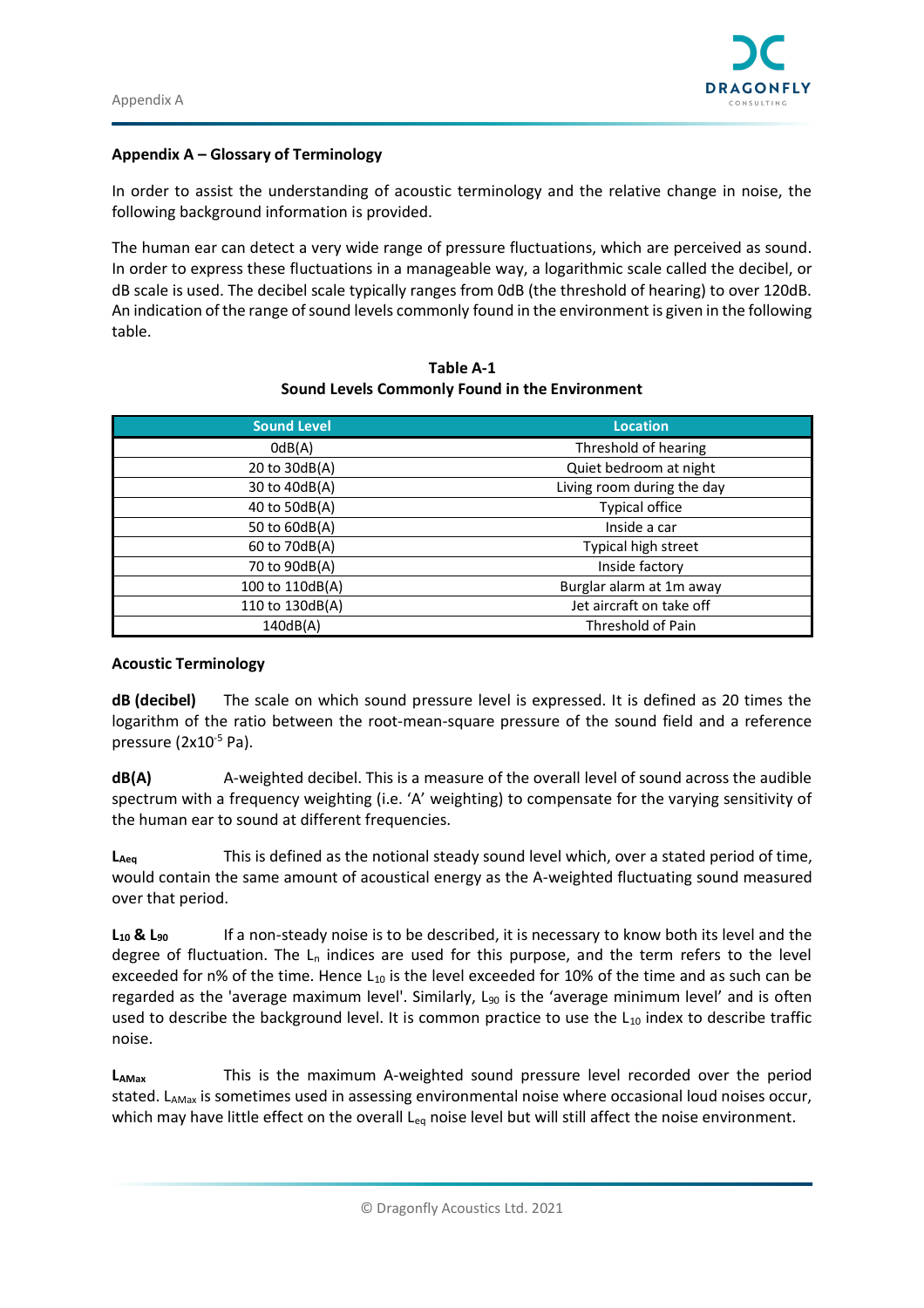

## **Appendix B – Noise Monitoring Equipment**

| Table B-1                         |  |
|-----------------------------------|--|
| <b>Noise Monitoring Equipment</b> |  |

| <b>Equipment</b>                       | <b>Serial Number</b> |
|----------------------------------------|----------------------|
| Svantek SV307 Noise Monitoring Station | 87841                |
| Svantek ST30 Microphone                | 86127                |
| 01dB Fusion Sound Level Meter          | 11860                |
| G.R.A.S 40CD Microphone                | 331802               |
| 01dB PRE22N Preamplifier               | 1707207              |
| 01dB Fusion Sound Level Meter          | 12080                |
| G.R.A.S 40CD Microphone                | 1805334              |
| 01dB PRE22 Preamplifier                | 331919               |
| Castle GA607 Acoustic Calibrator       | 039063               |